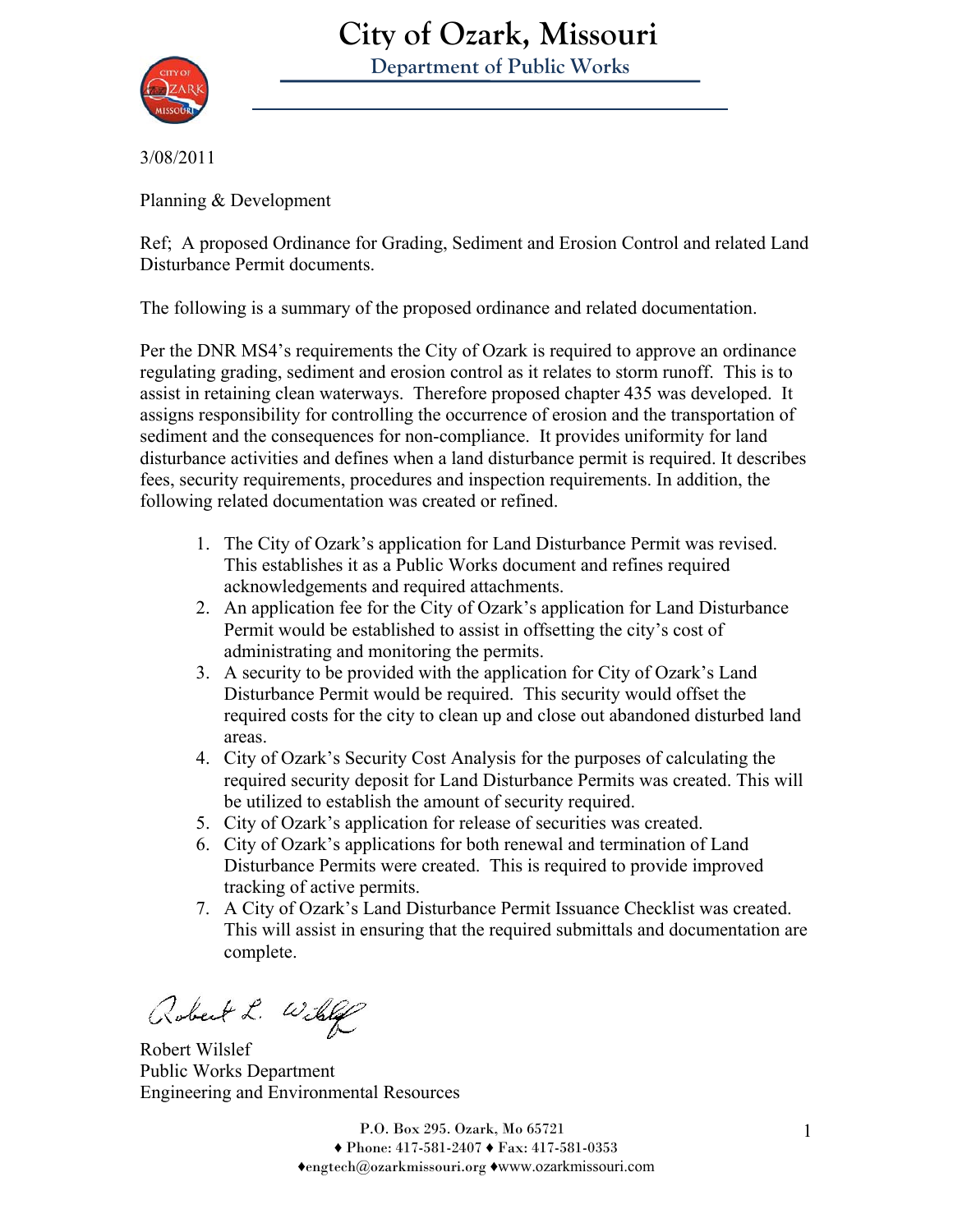#### **BILL NO. \_\_\_\_\_\_\_\_\_\_\_\_\_\_\_ ORDINANCE NO. \_\_\_\_\_\_\_\_\_**

#### **AN ORDINANCE AMENDING THE CODE OF ORDINANCES OF THE CITY OF OZARK BY ADDING ONE NEW CHAPTER TO TITLE IV "LAND DEVELOPMENT AND REGULATIONS",TO BE NUMBERED CHAPTER 435 AND RELATING TO THE REGULATION OF GRADING, SEDIMENT AND EROSION CONTROL AS IT RELATES TO THE MUNICIPAL STORM DRAINAGE SYSTEM.**

 **WHEREAS**, The State of Missouri recognizes the importance of retaining clean waterways and in so doing has established the Municipal Separate Storm Sewer System (MS4) regulated through the Missouri Department of Natural Resources; and

**WHEREAS**, As a part of its regulations and the issuance of a MS4 permit to the City of Ozark, the City is required to pass an Ordinance regulating grading, sediment and erosion control as it affects the storm sewer system; and

**WHEREAS**, The Board of Aldermen of the City of Ozark recognizes that grading, sediment and erosion control have a significant impact on the storm water system and may cause significant problems in maintaining clean waterways and agrees that the passage of the regulations set forth below are necessary to maintain our resources for the benefit of the Citizens of this City.

#### **NOW, THEREFORE, BE IT ORDAINED BY THE BOARD OF ALDERMEN OF THE CITY OF OZARK, MISSOURI, AS FOLLOWS:**

SECTION 1. The Code of Ordinances of the City of Ozark is hereby amended by adding one new Chapter to Title IV: LAND DEVELOPMENT AND REGULATIONS, which said new Chapter, shall be known as Chapter 435 and shall read as follows:

#### **CHAPTER 435; GRADING, EROSION AND SEDIMENT CONTROL**

#### **SECTION 435.010: PURPOSE/INTENT.**

The purpose of this chapter is to protect the health, safety, and property of the citizens of the City of Ozark and protect waters of the City and state from pollution resulting from the effects of erosion and sediment deposition from land disturbances. This section establishes uniform requirements for land disturbance activities in order to control the occurrence of erosion and the transportation of sediment to the City municipal separate storm sewer system (MS4).

#### **SECTION 435.020: Definitions.**

For the purposes of this section, the following words shall have the definitions hereinafter set forth:

**Accepted or acceptance:** A determination by the director that the document under review meets the minimum applicable standards.

**BMP:** Best Management Practices.

**Best Management Practice (BMP):** Any physical, chemical or managerial practice that reduces soil erosion or reduces the amount of sediment or other pollutants discharging to or potentially discharging to the MS4.

**City:** City of Ozark, Missouri.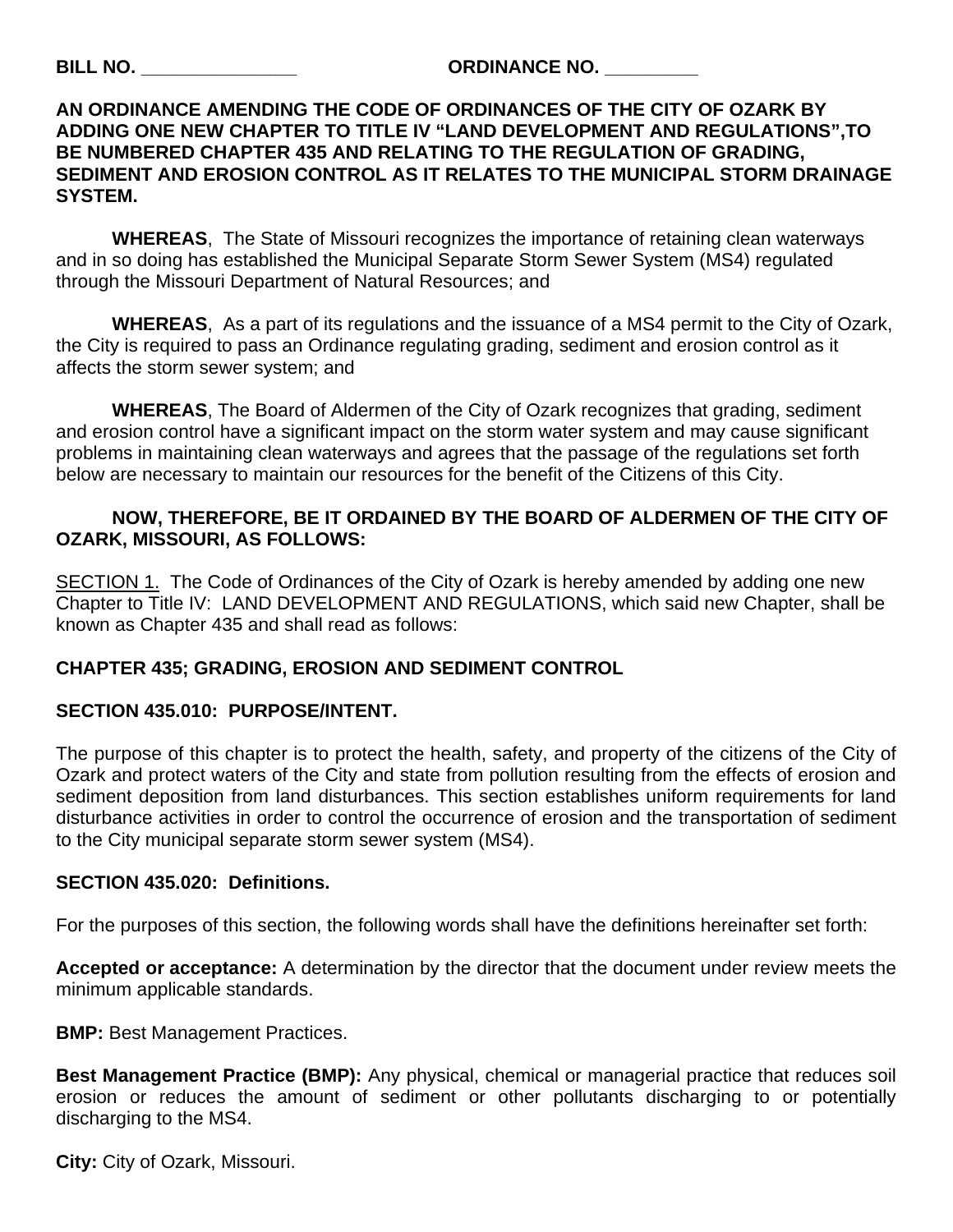**Clearing;** Any activity which removes the vegetative surface cover.

**Construction Specifications:** City of Ozark Construction Specifications for Public Improvements.

**Department:** City of Ozark Department of Public Works.

**Design standards:** City of Ozark Design Standards for Public Improvements.

**Director:** Director of Public Works of the City of Ozark, Missouri, or the director's authorized representative.

**Discharge:** Any substance disposed, deposited, spilled, poured, injected, seeped, leached, pumped, dumped, leaked, or placed by any means such that it can reasonably be expected to enter, intentionally or unintentionally, into waters of the City or waters of the state, or on any area draining directly or indirectly into the MS4.

**Erosion**: The wearing away of land due to the action of gravity, wind, water or other mechanical forces.

**Erosion and Sediment Control Plan;** A set of plans prepared by or under the direction of a licensed professional engineer indicating the specific measures and sequence to be used to control erosion and sediment on a development site before, during and after construction.

**Grading;** Excavation or fill of material, including the resulting conditions thereof.

**Grubbing;** To dig up by the roots, uproot.

**Guideline Manual:** A field guide published by MODNR titled; Protecting Water Quality, A field guide to erosion, sediment and storm water best management practices for development sites in Missouri.

**Land disturbance permit**: The document issued by the City approving the SWPPP and authorizing land disturbance activity in accordance with the SWPPP.

**Land disturbance**: Any activity that exposes soil including clearing, grubbing, grading, excavating, filling and other related activities.

**MEP**: Maximum extent practicable.

**MS4**: Municipal Separate Storm Sewer System.

**Municipal separate storm sewer system (MS**4*):* Those artificial and natural facilities within the City, whether publicly or privately owned, by which storm water may be conveyed to a watercourse or waters of the state, including but not limited to any roads with drainage systems, streets, catch basins, natural and artificial channels, aqueducts, stream beds, gullies, curbs, gutters, berms, ditches, swales, open fields, parking lots, impervious surfaces used for parking, or storm drains, however, sanitary sewers are not included in the definition of the City's separate storm sewer system.

**NOV; Notice** of violation.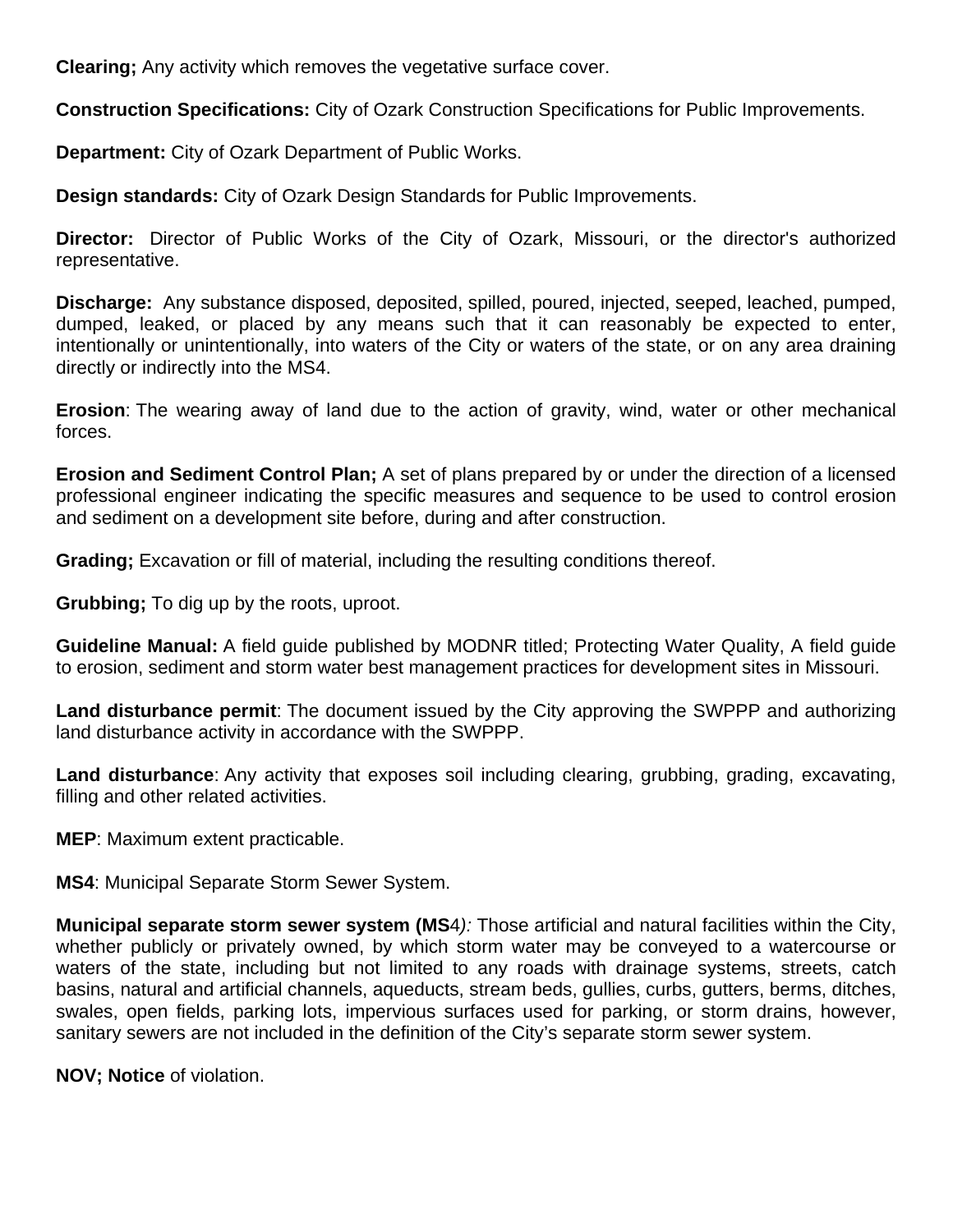**Pollution**: Any alteration of the quality of waters of the City or waters of the state to a degree that they are rendered harmful, detrimental or injurious to humans, natural life, vegetation or property, to the public health, safety and welfare, or otherwise impairs the usefulness or public enjoyment of waters for any lawful and reasonable purpose, including interference with the proper functioning of the MS4.

**Responsible party**: The property owner or person authorized to act on the property owner's behalf; or any person allowing, causing or contributing to a violation of this Chapter.

**Sediment:** Mineral or organic matter generated as a result of erosion.

**Sediment Control;** Measures that prevent eroded sediment from leaving a site.

**Site;** A parcel of land or a contiguous combination thereof, where grading work is performed as a single unified operation.

**Standard Details:** City of Ozark Standard Drawing Details for Public Improvements.

**Start of Construction;** The first land-disturbing activity associated with a development, including land preparation such as clearing, grading and filling; installation of streets and walkways; excavation for basements, footings, piers or foundations; erection of temporary forms; and installation of accessory buildings such as garages.

**Stop work order**: That upon notice from the Director, or the director's authorized representative, that work on any property that is contrary to the provisions of this chapter or in an unsafe and dangerous manner, or in conflict with the approved construction documents, such work shall be stopped.

**Storm water:** Any surface or shallow subsurface flow, runoff, or drainage consisting entirely of water from rainstorm or frozen precipitation events.

**Storm water pollution prevention plan (SWPPP***):* A plan developed by a qualified professional engineer or person certified in erosion and sediment control to establish controls to limit erosion and transport of sediment and other pollutants from the site. The plan shall include BMPs in accordance with the City's storm water design criteria, design standards for public improvement and the general conditions and technical specifications for public improvements.

**SWPPP: S**torm Water Pollution Prevention Plan.

**Water quality standards:** The standards, required under the Clean Water Act, which Missouri has adopted to control and remedy water pollution (10 CSR 20-7.031). Water quality standards have three parts: water use classifications, water quality criteria, and an antidegradation policy.

Waters of the City: Any and all rivers, streams, creeks, branches, lakes, reservoirs, ponds, sinkholes, springs, wetlands, wells and channels, and other bodies of surface or subsurface waters, natural or artificial, lying within the boundaries of the City.

**Waters of the state:** Any water, surface or underground, lying within the boundaries of the City over which the state department of natural resources has authority with respect to Clean Water Law.

**Watercourse;** Any body of water, including; but not limited to lakes, ponds, rivers and streams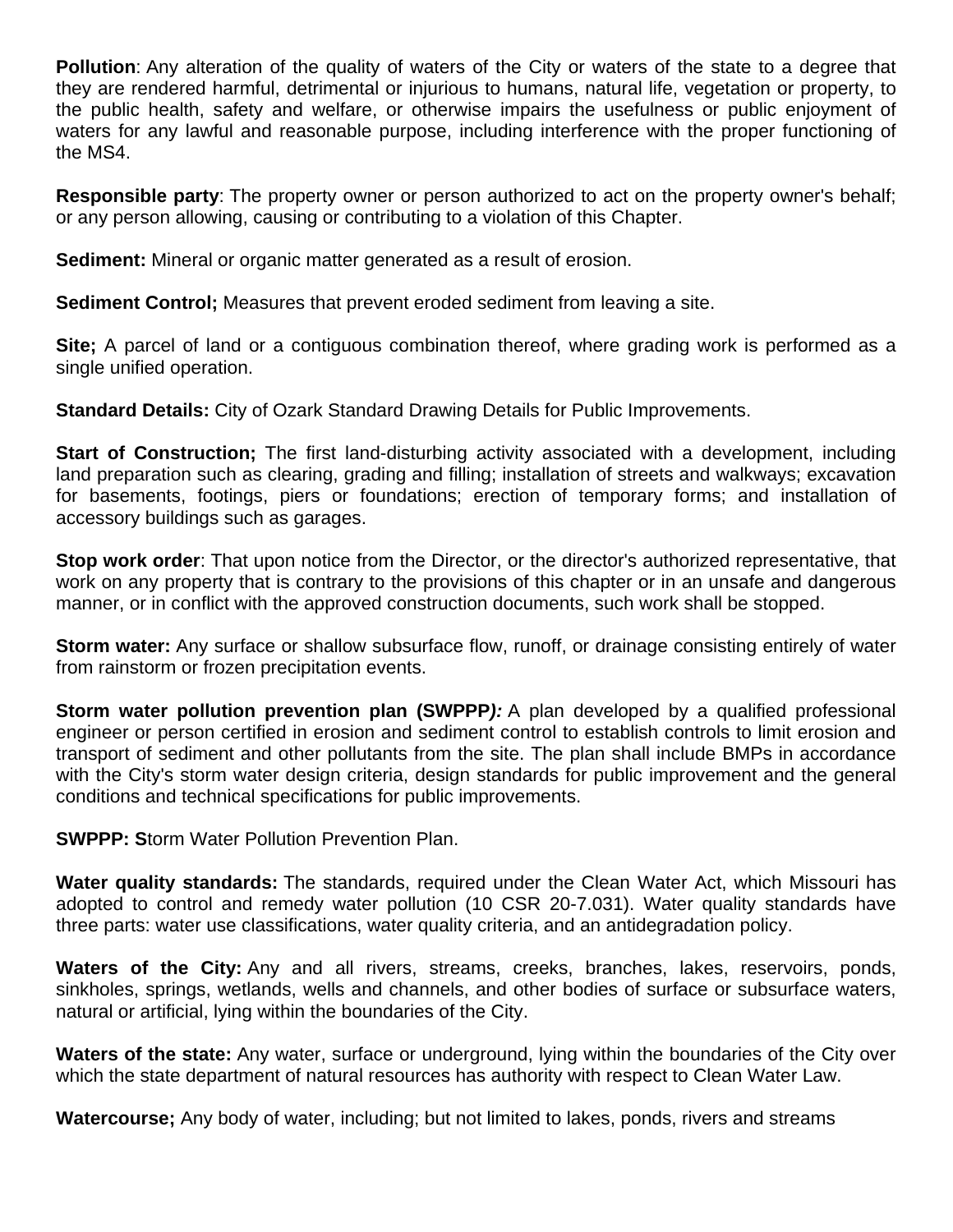**Waterway;** A channel that directs surface runoff to a watercourse or to the public storm water system.

#### **SECTION 435.030: SCOPE AND AUTHORITY.**

This section is applicable to all land disturbance activity within the City unless specifically exempted. The provisions in this section shall be administered and enforced by the director. The director shall have the authority to develop and implement procedures, forms, policies, design and construction standards and interpretations for administering the provisions of this section.

#### **SECTION 435.040: EROSION AND SEDIMENT CONTROL.**

The responsible party shall control site erosion and the release of sediment and other pollutants resulting from land disturbance activities to the maximum extent practicable (MEP) utilizing best management practices (BMPs). The responsible party shall ensure that BMPs are designed, constructed and maintained during land disturbance activities in accordance with the most recent versions of the guideline manual, design standard, standard details and construction specifications.

#### **SECTION 435.050: WHEN PERMIT IS REQUIRED.**

A land disturbance permit is required for all land disturbance activity affecting one acre or greater, cumulatively, throughout the duration of the development. The responsible party shall obtain a land disturbance permit from the department prior to commencing land disturbance activity. A land disturbance permit is not generally required for land disturbance of less than one acre, cumulatively, throughout the duration of the development. However, a land disturbance permit may be required if the director determines that there is significant potential for deposition of sediment that is in violation of this section or the land disturbance activity is within close proximity to valuable resource waters. Regardless of land disturbance size, a land disturbance permit is required if the land disturbance is located 25 feet or less from the boundary of a spring, rim of a sinkhole, cave entrance, wetland, watercourse, stream buffer or 100-year floodplain. The director shall provide written notice of the need for a permit to the responsible party or person conducting the land disturbance activities. The responsible party shall obtain a land disturbance permit from the department prior to commencing or resuming land disturbance activity.

#### **SECTION 435.060: WORK EXEMPT FROM PERMIT.**

(A) A land disturbance permit shall not be required in the following instances, provided that no change in drainage patterns or sedimentation onto adjacent properties will occur:

- (1) Grading of land for farming;
- (2) Nurseries;
- (3) Gardening or similar agricultural or horticultural use; and
- (4) Grading activities in quarries and permitted sanitary landfills.

(B) No land disturbance permit is required for the following activities, provided they are less than one acre of cumulative land disturbance, are not located within 25 feet of the boundary of a spring, rim of a sinkhole, cave entrance, wetland, watercourse, stream buffer or 100-year floodplain and do not cause a violation of Missouri Clean Water Law or water quality standards:

- (1) Grading and repair of existing roads or driveways;
- (2) Cleaning and routine maintenance of roadside ditches or utilities;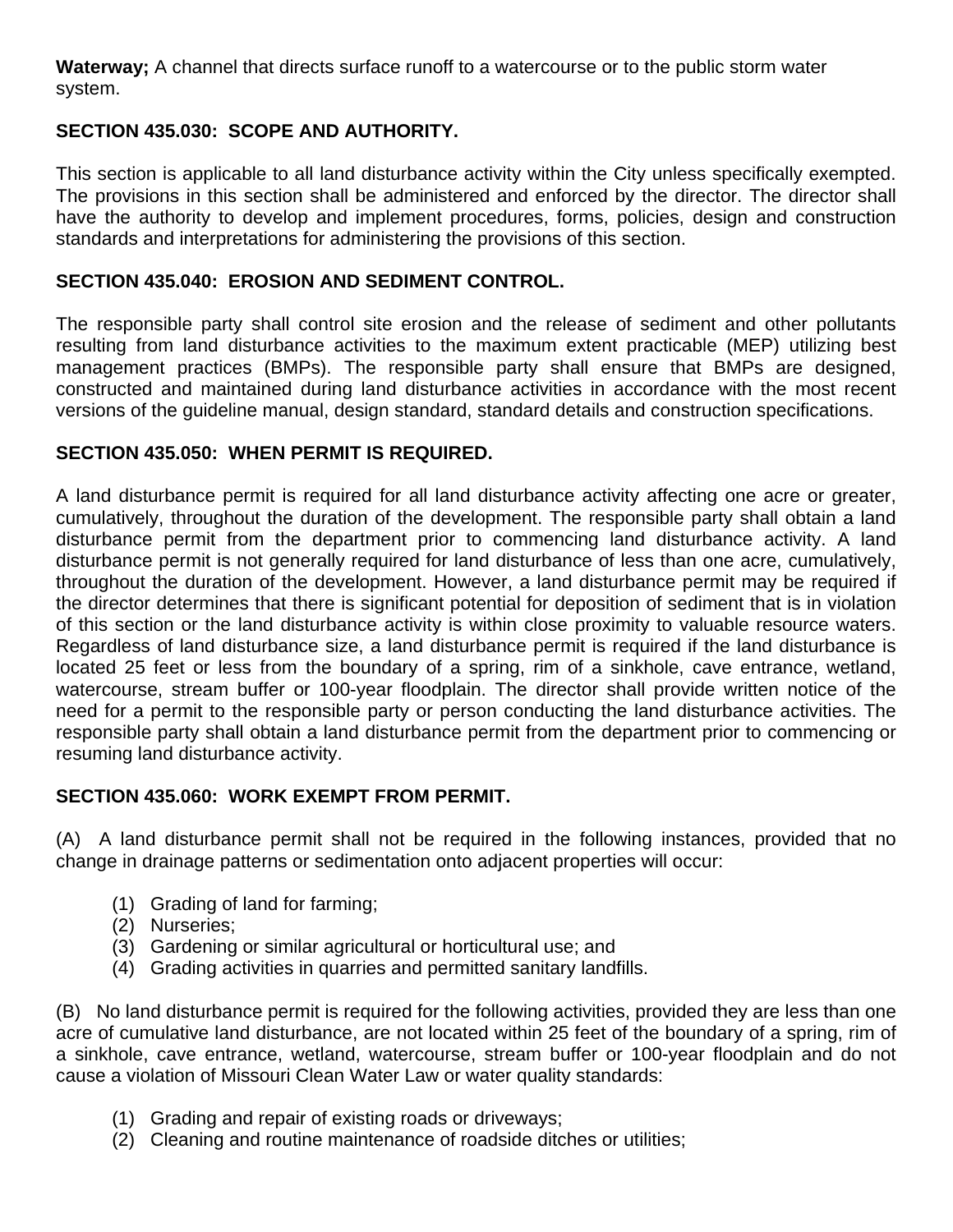(3) Utility construction where the width of the disturbed area for trench excavation and backfill is twenty feet (20') or less;

(4) Emergency construction required to repair or replace roads, utilities, or other items affecting the general safety and well being of the public; and

(5) Land disturbance for single family residences not part of an overall subdivision plan.

(C) For emergency construction activities which would otherwise be required to obtain a permit and for which remedial construction will take more than 14 calendar days, application for the land disturbance permit must be made within three calendar days from the start of construction.

#### **SECTION 435.070: MINIMUM REQUIREMENTS.**

The most recent versions of the guideline manual, design standard, standard details and construction specifications sets forth minimum requirements that must be met in order to obtain a land disturbance permit. These documents also provide guidance and additional resources to facilitate control of soil erosion and pollutants on land that is undergoing development. Grading, erosion control practices, sediment control practices and waterway crossings shall meet the design criteria as outlined in these documents.

#### **SECTION 435.080: PERMIT APPLICATION AND FEES.**

An application for a land disturbance permit shall be submitted on the City's land disturbance application form provided by the department and filed with the department. Each land disturbance permit application shall be accompanied by a MODNR land disturbance permit, a MO DNR state operating permit and BMP's securities as well as a erosion and sediment control plan and a SWPPP both prepared by a qualified professional engineer or person certified in erosion and sediment control meeting the provisions of this section, unless the requirement is specifically waived by the director. The responsible party shall install and maintain BMPs in accordance with the land disturbance permit and SWPPP. The responsible party shall maintain a copy of the city's and MO DNR's land disturbance permits, the sediment and erosion control plan and the SWPPP on site. Major amendments of the erosion and sediment control plan shall be submitted to the City and shall be processed and approved, or disapproved, in the same manner as the original plans. Field modifications of a minor nature may be authorized by the City's inspector. The City shall collect a fee for the purpose of recovering administrative costs associated with processing applications, reviewing plans, issuing permits, conducting inspections and enforcing this section. Each applicant shall pay the applicable fee at the time of application. Such fees shall be established in a schedule periodically adjusted by ordinance from time to time.

#### **SECTION 435.090: STORMWATER POLLUTION PREVENTION PLAN REQUIREMENTS.**

The responsible party shall submit a SWPPP with the permit application that shall be prepared in accordance with the most recent versions of the guideline manual, design standard, standard details and construction specifications. No land disturbance permit shall be issued prior to review and acceptance of the SWPPP by the director. The responsible party shall provide and implement revisions to the SWPPP, as necessary, due to conflicts, omissions, changed conditions or damage resulting in a violation of any part of this section to address and correct the condition causing the violation.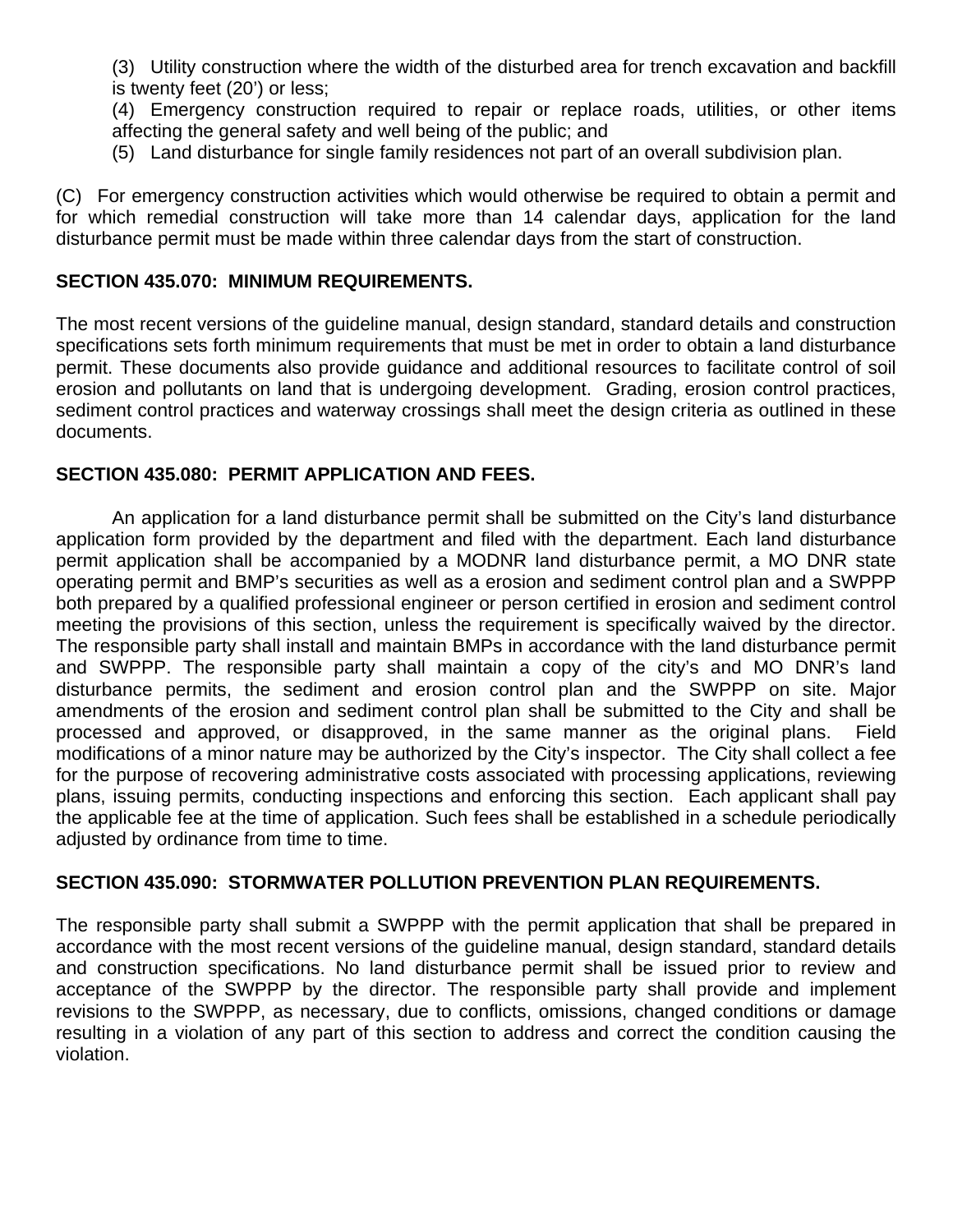#### **SECTION 435.100: INSPECTIONS.**

The responsible party shall provide a qualified inspector to conduct inspections on a weekly basis or within 48 hours of a one-half-inch or greater rain event. A copy of each weekly and rain event inspection shall be faxed to the Department as instructed. The log of such inspections shall be maintained on site and available for review by the City upon request. By applying for a grading permit, the applicant consents to the City inspecting the proposed development site and all work in progress.

#### **SECTION 435.110. SECURITY REQUIREMENT.**

Upon approval of the SWPPP and prior to issuance of a land disturbance permit, the City shall require the developer to post a security in the form of a cash bond, cash or equivalent approved by the City of not less than 150 percent of the value of all erosion and sediment control measures which are part of the SWPPP. For land disturbance permits where no other security will be required the only type of security which will be accepted will be a cash bond. For land disturbance permits where other security is established for public improvements, the erosion control security may be added to the security for public improvements. If the bond, letter of credit or other security document is placed in default, or the insurance is terminated or not maintained at a satisfactory level, then no further permits or approvals, including building permits, shall be issued for the developer's property located in the development for which the security was given, until the improvements are completed to the satisfaction of the City. Any portion of the deposit not expended or retained by the City hereunder shall be refunded when soil and drainage conditions are stabilized to the satisfaction of the City and the land disturbance permit is closed.

#### **SECTION 435.120: FAILURE TO COMPLY.**

Enforcement of this chapter shall be the responsibility of the director. The party or parties responsible and liable for actions or non-action in regards to this ordinance, including responsibility for abating violations of this ordinance, shall be the property owner or person authorized to act on the property owner's behalf; or any person allowing, causing or contributing to a violation of this Chapter. If an investigation or inspection results in a finding of noncompliance with this ordinance, the director is authorized to issue a notice of violation (NOV) that may, at the discretion of the director, include a stop work order or a citation. The NOV shall specify the deficiencies, what corrective action is necessary, and a specific timeframe in which the responsible party is to achieve compliance. The written NOV, including a stop work order or citation as applicable, shall be mailed, postage pre-paid, or hand-delivered to both the permittee and owner. Failure to comply with a notice from the director shall result in the issuance of a stop work order or citation. Issuance of a stop work order shall result in a suspension of all construction activity on the site, except for work related to remediation of the violation, until the violation is resolved to the City's satisfaction. The stop work order shall also suspend the right of the permittee, applicant, owner, contractor, developer or any related entity to build or construct any structure or public improvement on any portion of the site. It shall be unlawful for any person or responsible party to fail to comply with a stop work order. The director and the building and development department, upon issuance of a stop work order, are authorized to suspend the issuance of building permits and occupancy permits for structures on any portion of the site, terminate city utility services to the site, and to suspend all inspections and plan review related to any other work that is taking place on the site, until such time as the violation is resolved to the City's satisfaction. Stop work orders shall specifically state the provisions of this ordinance or the land disturbance permit being violated. Any person, who shall continue any work in or about the site after having been served with a stop work order, except such work related to remediation of the violation, shall be subject to penalties as specified in **section 435.130**. Said stop work order may be lifted upon the presentation and construction of an accepted plan to avoid sediment runoff and the removal of any such sediment as ordered. All stop work orders that are issued by the director must be posted on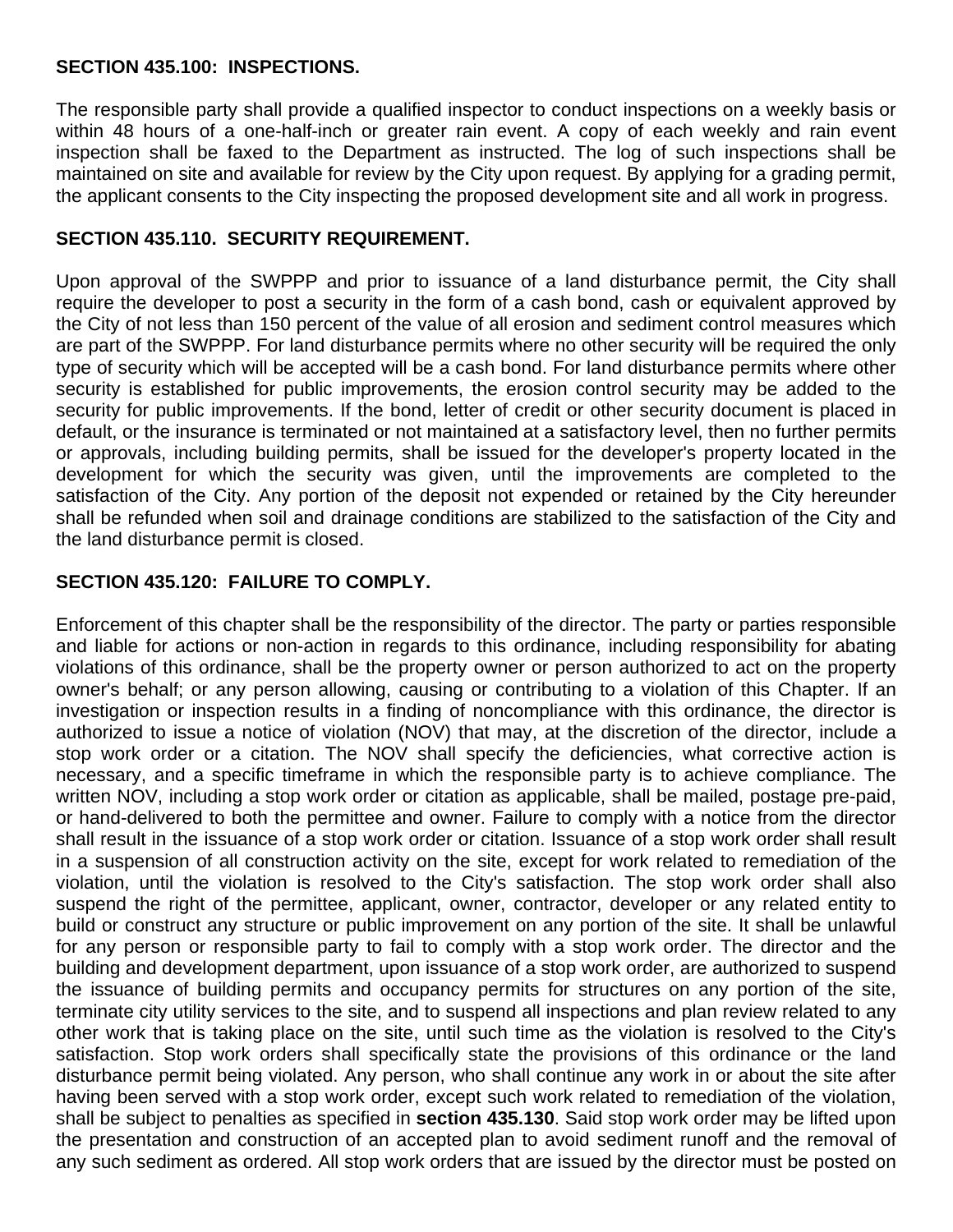the site on which the grading activity is taking place, and in reasonable proximity to a location where the grading activity is taking place. All stop work orders posted in this manner shall be considered validly delivered. It shall be the responsibility of the owner to ensure that no violation of this chapter occurs on his/her property. If the responsible party fails to comply with a NOV, stop work order, or there is no immediate settlement, a summons to court may be issued to the responsible party. The summons to court shall contain all the information required by the City Code and will be enforced and issued through the municipal court. The director shall have the option of causing a summons to municipal court to be issued immediately upon discovery of a violation, in lieu of a NOV.

#### **SECTION 435.130: PENALTIES FOR VIOLATION.**

Any person who violates the provisions of this chapter shall be subject to the following penalties per day and each and every day shall be deemed a separate offense.

- Penalties shall be an applicable dollar amount per violation per day and/or imprisonment for a period of time per violation per day. The dollar amount and imprisonment period shall be the established amounts at the time of violation. Such dollar amounts and imprisonment periods shall be established in a schedule periodically adjusted by ordinance.
- The City may recover all attorneys' fees, court costs, (fines or penalties assessed against the City by the MODNR) and other expenses associated with enforcement of this ordinance.

#### **SECTION 435.140: REMEDY TO CAUSE REMOVAL.**

The City attorney may seek any appropriate remedy to cause the removal of such sediment including, but not limited to, an injunction, revocation proceedings for any and all permits, licenses, and termination of utility services.

#### **SECTION 435.150: CONFLICTS WITH OTHER ORDINANCES OR LAWS.**

This ordinance shall not abrogate or annul any existing city, state or federal law, ordinance, rule or regulation. Where any provision of these regulations imposes restrictions different from those imposed by any other regulation, the provision that is more restrictive or imposes a higher standard shall control.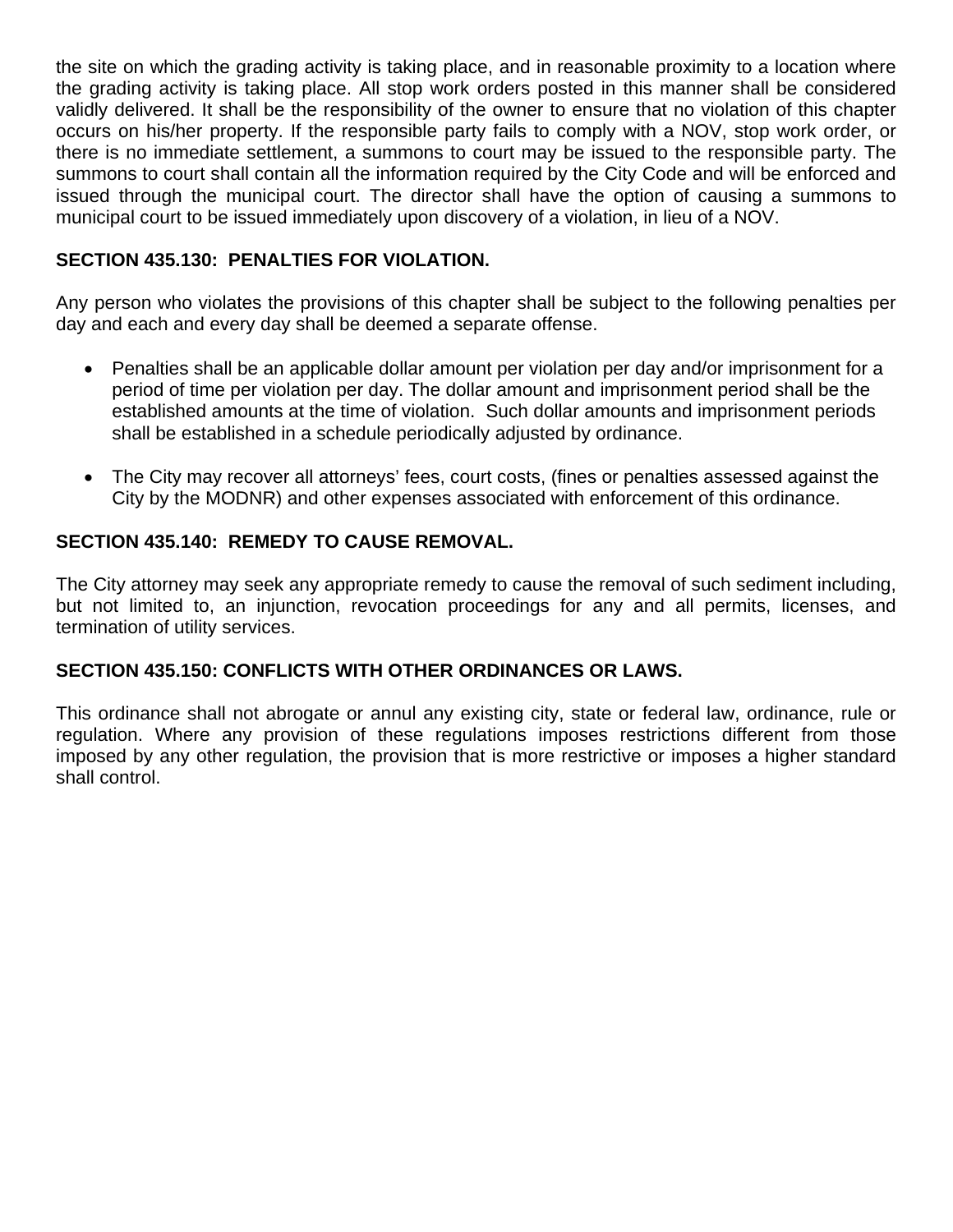|                      | PASSED THIS ___________ DAY OF _____________ | 2011. |                       |
|----------------------|----------------------------------------------|-------|-----------------------|
| <b>AYE</b>           | <b>NAY</b>                                   |       | <b>ABSENT/ABSTAIN</b> |
|                      |                                              |       |                       |
|                      |                                              |       |                       |
|                      |                                              |       |                       |
|                      |                                              |       |                       |
|                      |                                              |       |                       |
| <b>APPROVED THIS</b> | <b>DAY</b>                                   | 2011. |                       |

**BRADLEY A. JACKSON, MAYOR** 

ATTEST:

Lana Wilson, City Clerk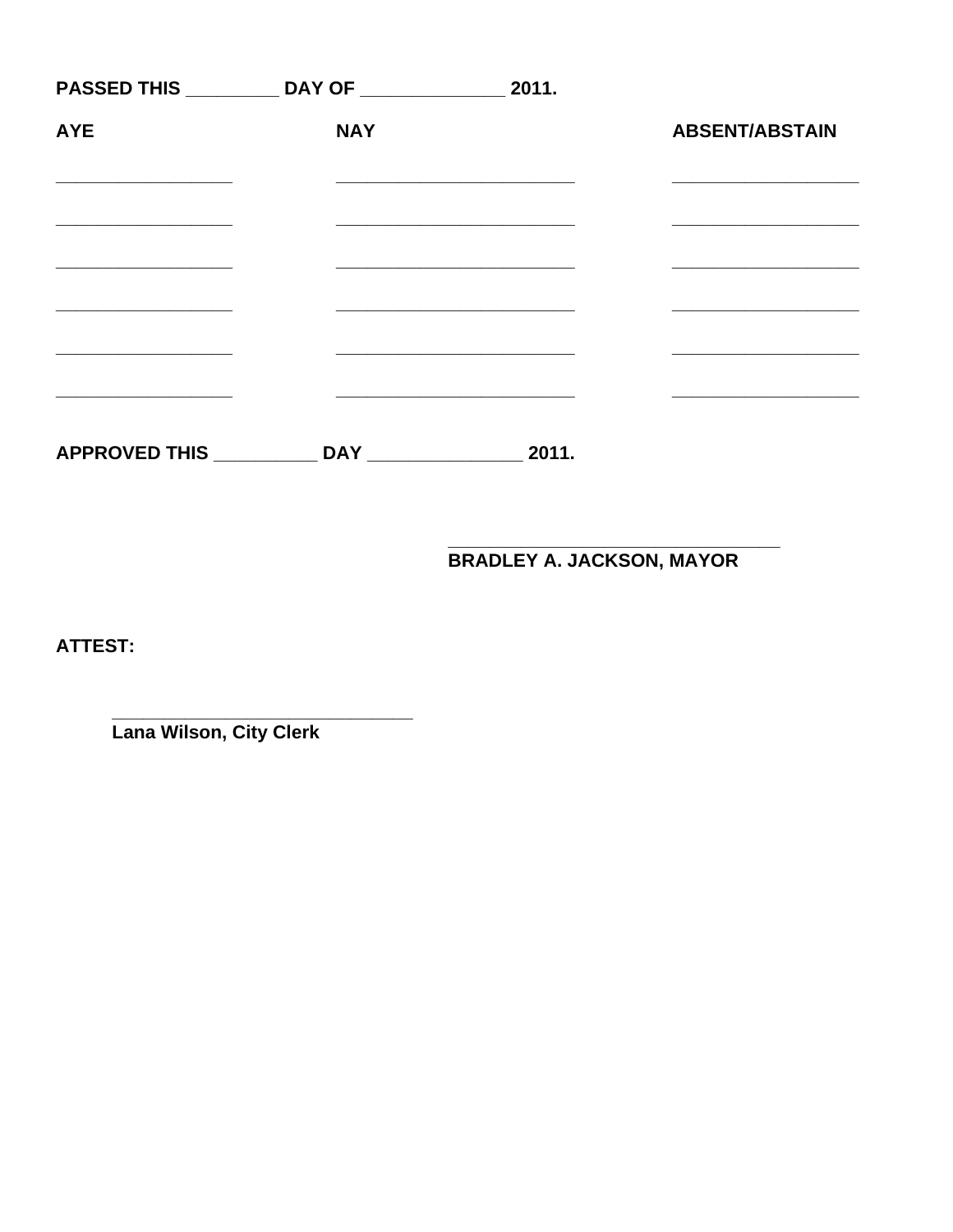**Department of Public Works**

|                                                                                                                                             | <b>Application for Land Disturbance Permit</b>                                                                                                                                                                                                                                                                                                                                                                                                                                                                                                       |         |       |                                                      |      |  |
|---------------------------------------------------------------------------------------------------------------------------------------------|------------------------------------------------------------------------------------------------------------------------------------------------------------------------------------------------------------------------------------------------------------------------------------------------------------------------------------------------------------------------------------------------------------------------------------------------------------------------------------------------------------------------------------------------------|---------|-------|------------------------------------------------------|------|--|
|                                                                                                                                             | Note: This permit is only for the removal of topsoil and grading of the site. This permit does not grant authority for the construction of any infrastructure.                                                                                                                                                                                                                                                                                                                                                                                       |         |       |                                                      |      |  |
|                                                                                                                                             | Permit Number: _______ Application Date: ________ Property Location: ____________                                                                                                                                                                                                                                                                                                                                                                                                                                                                    |         |       |                                                      |      |  |
| (Assigned By City)                                                                                                                          |                                                                                                                                                                                                                                                                                                                                                                                                                                                                                                                                                      |         |       | (Attach copy of legal description or tax statement.) |      |  |
|                                                                                                                                             | Recorded Property Owner Address: (City)                                                                                                                                                                                                                                                                                                                                                                                                                                                                                                              | (State) | (Zip) | Phone#                                               | Fax# |  |
|                                                                                                                                             | Type of Development Proposed, (Subdivision, Building Site or etc):                                                                                                                                                                                                                                                                                                                                                                                                                                                                                   |         |       |                                                      |      |  |
|                                                                                                                                             | Total Acreage of Site; Number of Acres to be Disturbed: Estimated Time for Completion:                                                                                                                                                                                                                                                                                                                                                                                                                                                               |         |       |                                                      |      |  |
| <b>Required attachments for Permit submittal:</b>                                                                                           | * See attached Land Disturbance Permit Issuance Checklist                                                                                                                                                                                                                                                                                                                                                                                                                                                                                            |         |       |                                                      |      |  |
| <b>Property Owners Acknowledgments:</b><br>3. Sediment and Erosion Control Plan<br>5. Site Inspection Reports<br>the City of Ozark's codes. | * I understand that I am responsible to prevent silt from leaving my property<br>* I understand that I am responsible to maintain Site Inspection Reports<br>* I understand that I am responsible to maintain the following materials on site:<br>1. Copy of the MO DNR Land Disturbance Permit<br>2. Approved copy of City of Ozark Land Disturbance Permit<br>4. Storm Water Pollution Prevention Plan<br>* I understand that I can be fined up to \$500 per day and have my securities drawn if this property is determined to be in violation of |         |       |                                                      |      |  |
|                                                                                                                                             | I hereby certify that I am the legal owner of the property for which this permit is requested or his/her legally authorized agent.                                                                                                                                                                                                                                                                                                                                                                                                                   |         |       |                                                      |      |  |
| <b>Print Name</b>                                                                                                                           | Signature                                                                                                                                                                                                                                                                                                                                                                                                                                                                                                                                            | Date    |       |                                                      |      |  |

#### **Engineer/Architect Acknowledgments:**

\_\_\_\_\_\_\_\_\_\_\_\_\_\_\_\_\_\_\_\_\_\_\_\_\_\_\_\_\_\_\_\_ \_\_\_\_\_\_\_\_\_\_\_\_

I have prepared the attached Sediment and Erosion Control Plan in accordance with *Storm Water Management for Construction Activities: Developing Pollution Prevention Plans and Best Management Practices*, (Document number EPA 832-R-92-005);, the latest version of *Protecting Water Quality: A field guide to erosion, sediment and storm water best management practices for development sites in Missouri*, published by the Missouri Department of Natural Resources and the appropriate City of Ozark's codes/ordinances.

Engineer/Architect Date **Approval:** 

 $\sum_{\lambda}$ 

 $\frac{1}{2}$  , and the contract of the contract of the contract of the contract of the contract of the contract of the contract of the contract of the contract of the contract of the contract of the contract of the contract Environmental Resources Dept. Date

 P.O. Box 295 Ozark, Missouri 65721 \* Phone: 417-581-2407 \* Fax: 417-581-0353 \*engtech@ozarkmissouri.org \* [www.ozarkmissouri.com](http://www.ozarkmissouri.com/)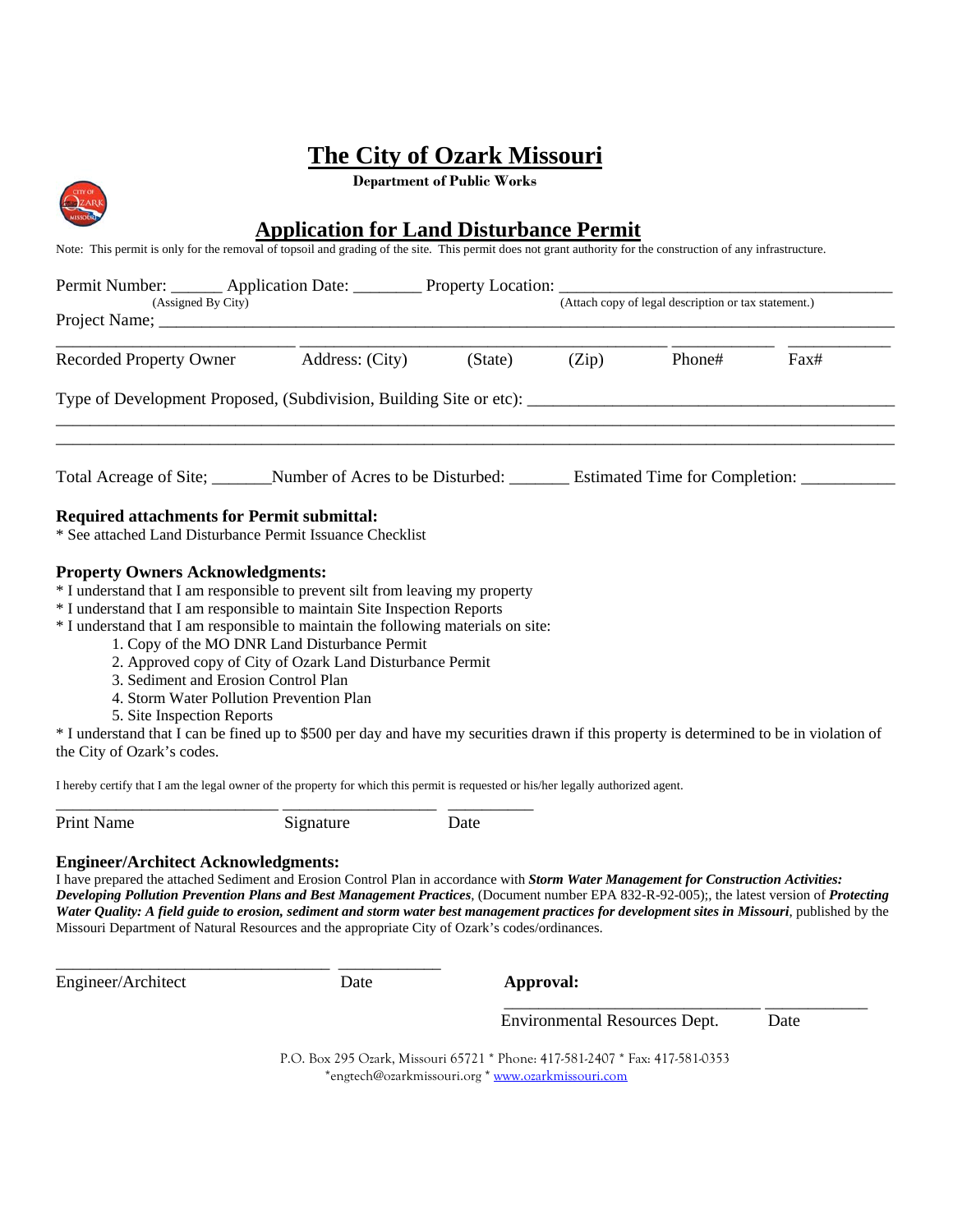**Department of Public Works**



#### **LAND DISTURBANCE PERMIT ISSUANCE CHECKLIST**

This checklist is designed to assist in the tracking of Land Disturbance Permit applications.

- 1. City Land Disturbance Permit, (LDP), application has been received.
- 2. Sediment and Erosion Control Plan has been received.
- 3. Sediment and Erosion Control Plan has been approved.
- 4. Storm water Pollution Prevention Plan, (SWPPP), has been submitted.
- 5. Storm water Pollution Prevention Plan, (SWPPP), has been approved.
- 6.  $\Box$  Copy of the MO DNR Land Disturbance Permit has been received.
- 7. Copy of the MO DNR State Operating Permit has been received.
- 8. Security requirement cost analysis has been completed.
- 9. Security requirement costs have been paid.
- 10. City's Land Disturbance Permit application fee has been paid.
- 11. Any additional relevant local, state, or federal permits have been issued and copies submitted to the city.
- 12. Pre-construction meeting has been completed.
- 13. Initial Best Management Practices, (BMP's) inspection meets compliance.
- 14. City Land Disturbance Permit, (LDP), application has been approved.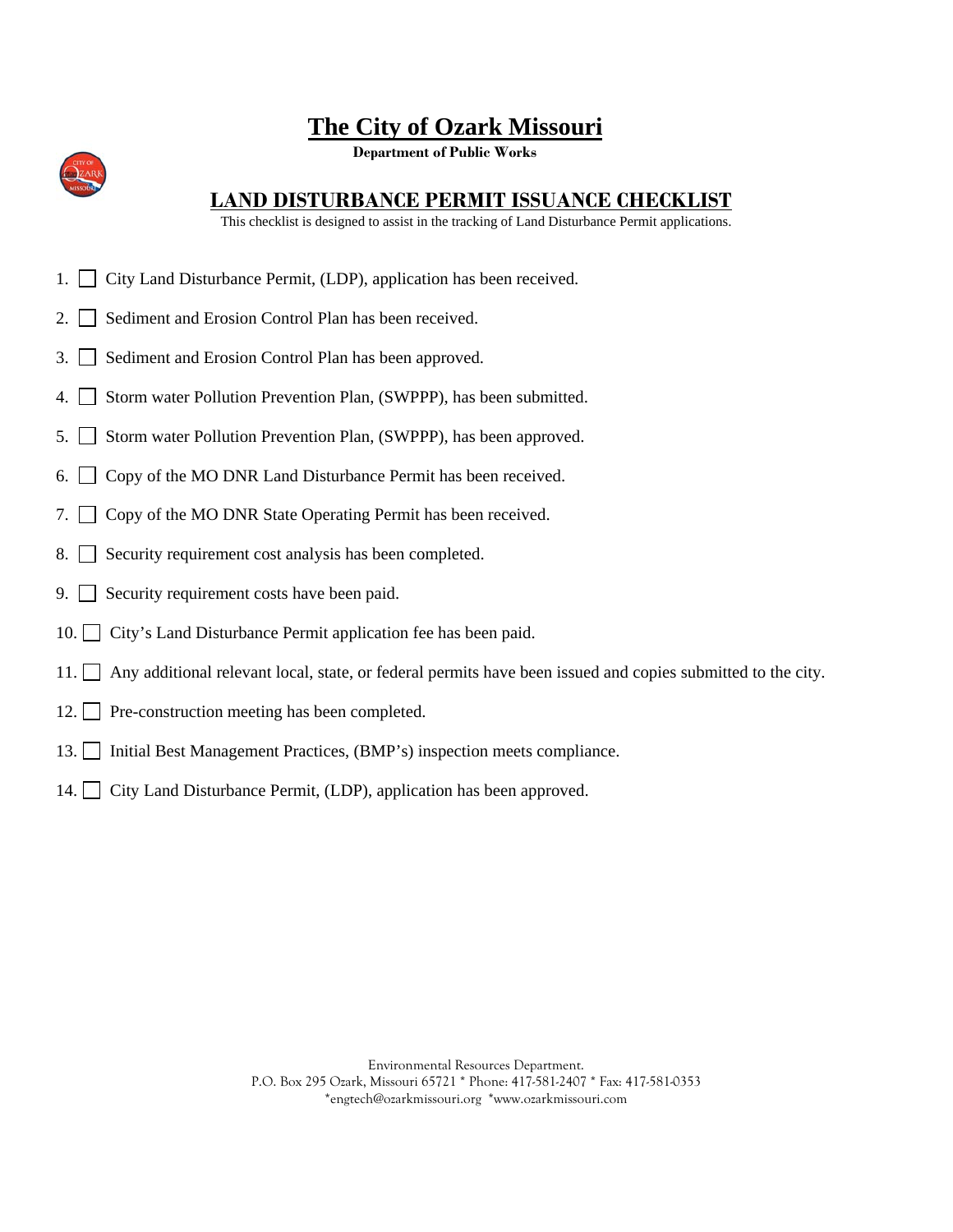**Department of Public Works**

|                                                                                                                                                                                                                                                                                                                                                                                                                                                                                                                                                                                                                                                                                                     | <b>Application for Renewal of a Land Disturbance Permit</b><br>Note: Submittal of this application does not imply that a permit has been or will be authorized and renewed.<br>Renewal authorization is subject to site compliance inspection. |              |       |        |      |
|-----------------------------------------------------------------------------------------------------------------------------------------------------------------------------------------------------------------------------------------------------------------------------------------------------------------------------------------------------------------------------------------------------------------------------------------------------------------------------------------------------------------------------------------------------------------------------------------------------------------------------------------------------------------------------------------------------|------------------------------------------------------------------------------------------------------------------------------------------------------------------------------------------------------------------------------------------------|--------------|-------|--------|------|
| Land Disturbance Permit Number: __________                                                                                                                                                                                                                                                                                                                                                                                                                                                                                                                                                                                                                                                          |                                                                                                                                                                                                                                                | Date: $\_\_$ |       |        |      |
|                                                                                                                                                                                                                                                                                                                                                                                                                                                                                                                                                                                                                                                                                                     |                                                                                                                                                                                                                                                |              |       |        |      |
|                                                                                                                                                                                                                                                                                                                                                                                                                                                                                                                                                                                                                                                                                                     |                                                                                                                                                                                                                                                |              |       |        |      |
| Recorded Property Owner                                                                                                                                                                                                                                                                                                                                                                                                                                                                                                                                                                                                                                                                             | Address: (City)                                                                                                                                                                                                                                | (State)      | (Zip) | Phone# | Fax# |
|                                                                                                                                                                                                                                                                                                                                                                                                                                                                                                                                                                                                                                                                                                     |                                                                                                                                                                                                                                                |              |       |        |      |
| Estimated Time for Completion: ____________                                                                                                                                                                                                                                                                                                                                                                                                                                                                                                                                                                                                                                                         |                                                                                                                                                                                                                                                |              |       |        |      |
| <b>Property Owners Acknowledgments:</b><br>* I understand that I am responsible to prevent silt from leaving my property<br>* I understand that I am responsible to maintain Site Inspection Reports<br>* I understand that I am responsible to maintain the following materials on site:<br>1. Copy of the MO DNR Land Disturbance Permit<br>2. Approved copy of City of Ozark Land Disturbance Permit<br>3. Sediment and Erosion Control Plan<br>4. Storm Water Pollution Prevention Plan<br>5. Site Inspection Reports<br>* I understand that I can be fined up to \$500 per day and have my securities drawn if this property is determined to be in violation of<br>the City of Ozark's codes. |                                                                                                                                                                                                                                                |              |       |        |      |
| I hereby certify that I am familiar with the information contained in the original application request and that to the best of my knowledge and belief<br>such information is true, complete and accurate. I hereby certify that I am the legal owner of the property for which this action is requested or his/her<br>legally authorized agent                                                                                                                                                                                                                                                                                                                                                     |                                                                                                                                                                                                                                                |              |       |        |      |
| <b>Print Name</b>                                                                                                                                                                                                                                                                                                                                                                                                                                                                                                                                                                                                                                                                                   | Signature                                                                                                                                                                                                                                      |              | Date  |        |      |
| Approval:                                                                                                                                                                                                                                                                                                                                                                                                                                                                                                                                                                                                                                                                                           |                                                                                                                                                                                                                                                |              |       |        |      |

Environmental Resources Dept. Date

**CITY OF** 

\_\_\_\_\_\_\_\_\_\_\_\_\_\_\_\_\_\_\_\_\_\_\_\_\_\_\_\_\_\_\_\_\_\_\_ \_\_\_\_\_\_\_\_\_\_\_\_

Environmental Resources Department. P.O. Box 295 Ozark, Missouri 65721 \* Phone: 417-581-2407 \* Fax: 417-581-0353 \*engtech@ozarkmissouri.org \*www.ozarkmissouri.com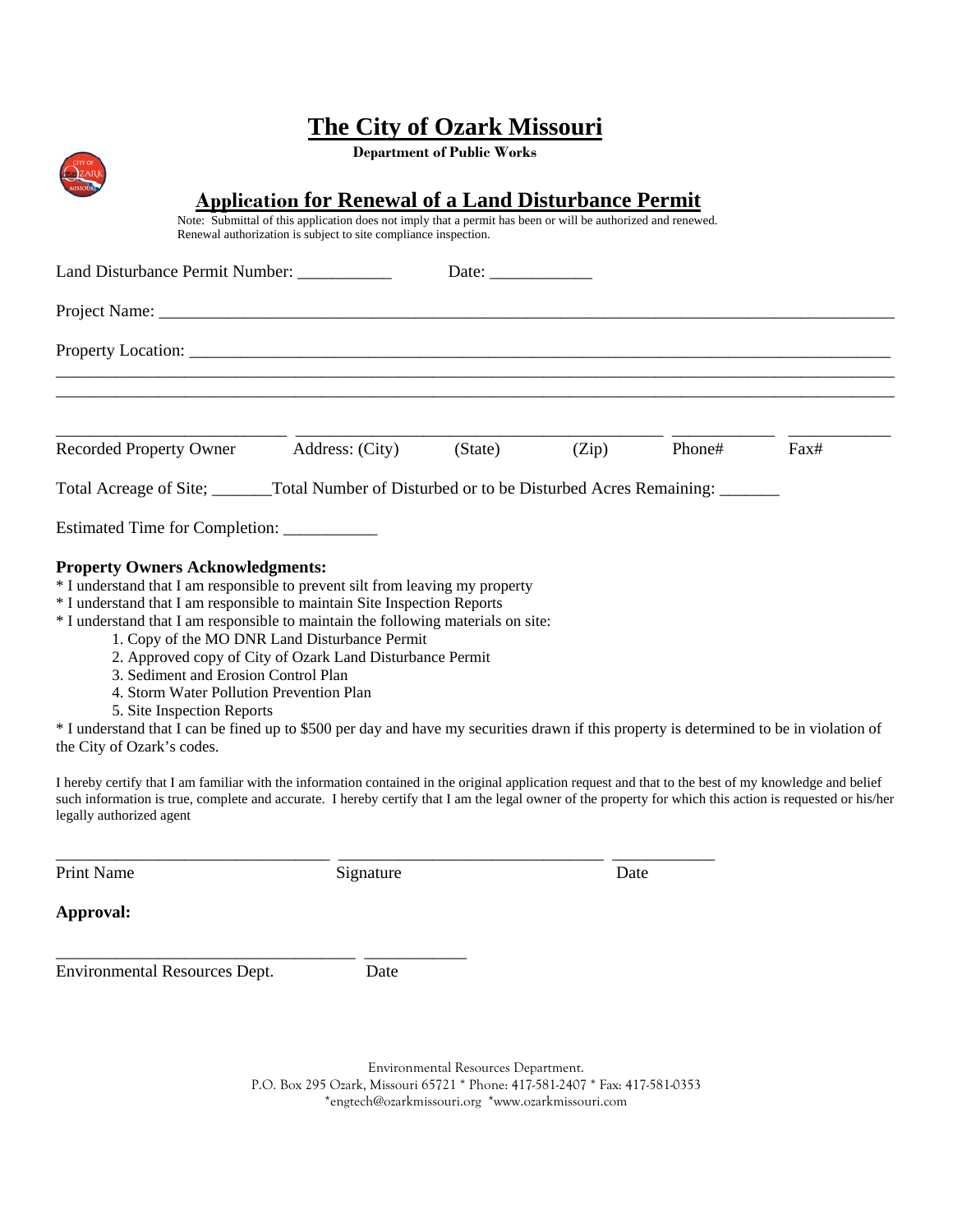**Department of Public Works**

**DZAF** 

### **Request for Termination of a Land Disturbance Permit**

| Land Disturbance Permit Number: ___________                                                                                                                                                                                                                                                                                                                                                                                                     |                 | Date: $\frac{1}{\sqrt{1-\frac{1}{2}}\cdot\frac{1}{2}}$ |       |        |      |
|-------------------------------------------------------------------------------------------------------------------------------------------------------------------------------------------------------------------------------------------------------------------------------------------------------------------------------------------------------------------------------------------------------------------------------------------------|-----------------|--------------------------------------------------------|-------|--------|------|
|                                                                                                                                                                                                                                                                                                                                                                                                                                                 |                 |                                                        |       |        |      |
|                                                                                                                                                                                                                                                                                                                                                                                                                                                 |                 |                                                        |       |        |      |
|                                                                                                                                                                                                                                                                                                                                                                                                                                                 |                 |                                                        |       |        |      |
| <b>Recorded Property Owner</b>                                                                                                                                                                                                                                                                                                                                                                                                                  | Address: (City) | (State)                                                | (Zip) | Phone# | Fax# |
| <b>Reason for Termination Request: (Check One):</b><br>Area is stabilized by seeding, mulching, sodding, paving, or other means. No further land disturbance activities are planned, all<br>building construction is completed and construction equipment has been removed from the site.<br>I hereby certify that I am familiar with the information contained in the termination request and that to the best of my knowledge and belief such |                 |                                                        |       |        |      |
| information is true, complete and accurate. I hereby certify that I am the legal owner of the property for which this action is requested or his/her<br>legally authorized agent                                                                                                                                                                                                                                                                |                 |                                                        |       |        |      |
| <b>Print Name</b>                                                                                                                                                                                                                                                                                                                                                                                                                               | Signature       |                                                        | Date  |        |      |
| Approval:                                                                                                                                                                                                                                                                                                                                                                                                                                       |                 |                                                        |       |        |      |
| <b>Environmental Resources Dept.</b>                                                                                                                                                                                                                                                                                                                                                                                                            | Date            |                                                        |       |        |      |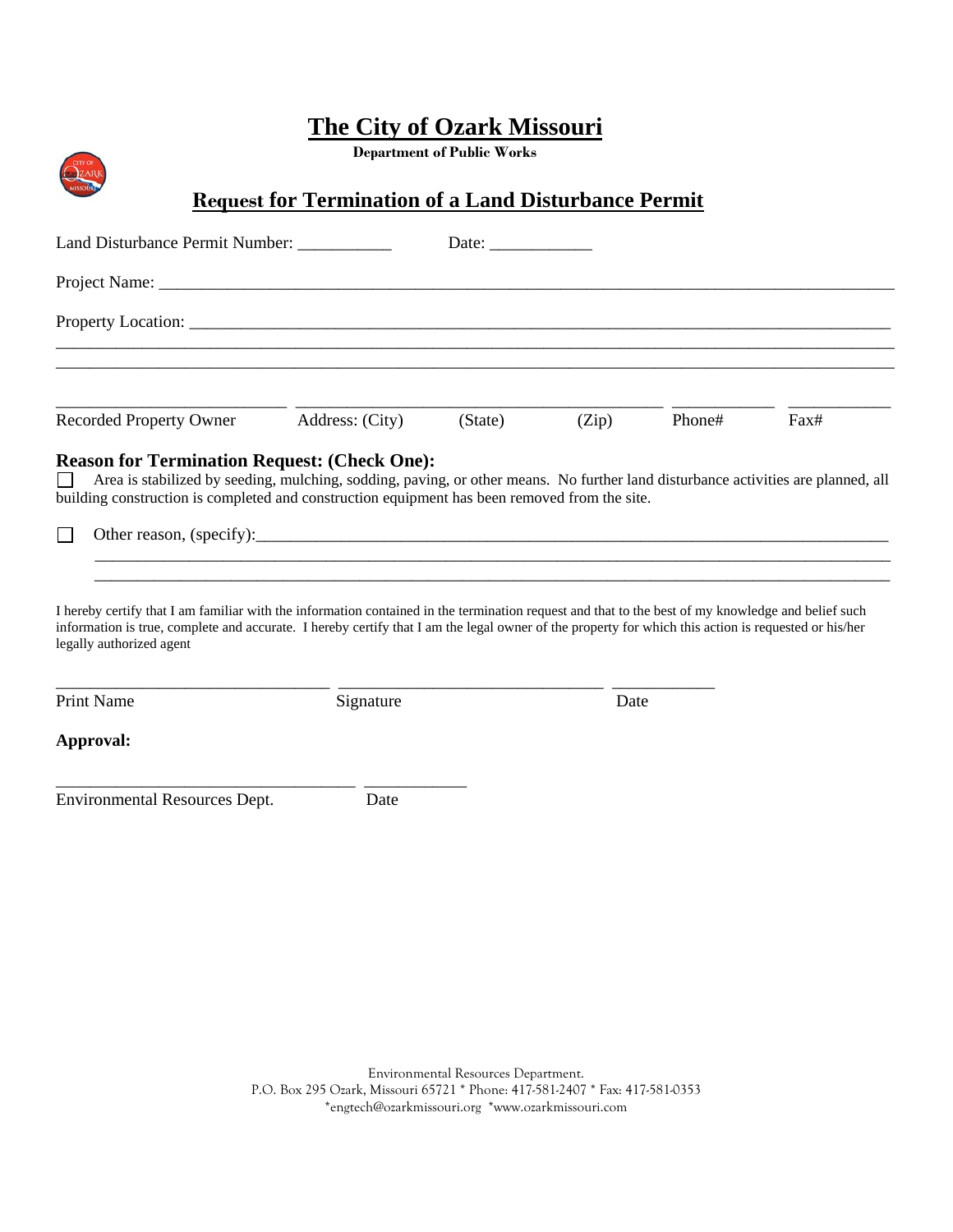**Department of Public Works**

## **Application for Release of Securities**

| Land Disturbance Permit Number: _________                                                                                                                                                                                                                                                                                                                                                                                                                                                                                                                                                                         |                 |         |       |        |      |
|-------------------------------------------------------------------------------------------------------------------------------------------------------------------------------------------------------------------------------------------------------------------------------------------------------------------------------------------------------------------------------------------------------------------------------------------------------------------------------------------------------------------------------------------------------------------------------------------------------------------|-----------------|---------|-------|--------|------|
|                                                                                                                                                                                                                                                                                                                                                                                                                                                                                                                                                                                                                   |                 |         |       |        |      |
|                                                                                                                                                                                                                                                                                                                                                                                                                                                                                                                                                                                                                   |                 |         |       |        |      |
|                                                                                                                                                                                                                                                                                                                                                                                                                                                                                                                                                                                                                   |                 |         |       |        |      |
| <b>Recorded Property Owner</b>                                                                                                                                                                                                                                                                                                                                                                                                                                                                                                                                                                                    | Address: (City) | (State) | (Zip) | Phone# | Fax# |
| Total Acreage of Site; ________Total Acres Disturbed: _______                                                                                                                                                                                                                                                                                                                                                                                                                                                                                                                                                     |                 |         |       |        |      |
| Note: Submittal of this application does not imply that a release of securities has been or will be authorized and issued. Should it be determined<br>during the final inspection that the agreed upon work is uncompleted, then this application will not be approved.<br>I hereby certify that I am familiar with the information contained in the termination request and that to the best of my knowledge and belief such<br>information is true, complete and accurate. I hereby certify that I am the legal owner of the property for which this action is requested or his/her<br>legally authorized agent |                 |         |       |        |      |
| <b>Print Name</b>                                                                                                                                                                                                                                                                                                                                                                                                                                                                                                                                                                                                 | Signature       |         | Date  |        |      |
| Approval:                                                                                                                                                                                                                                                                                                                                                                                                                                                                                                                                                                                                         |                 |         |       |        |      |
| Environmental Resources Dept.                                                                                                                                                                                                                                                                                                                                                                                                                                                                                                                                                                                     | Date            |         |       |        |      |